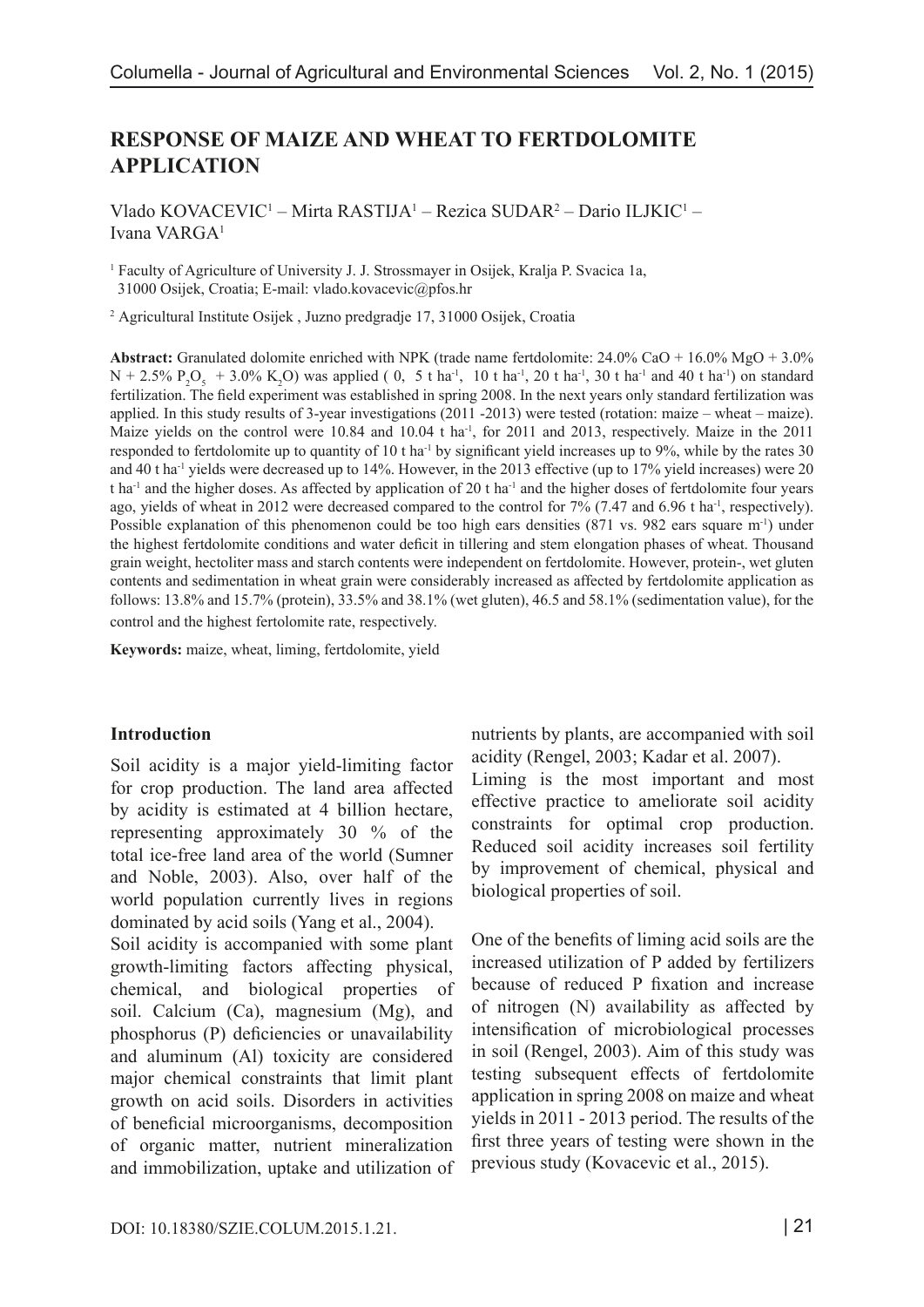## **Material and methods**

### *The field experiment, chemical and statistical analysis*

Granulated dolomite enriched with nitrogen, phosphorus and potassium (trade name fertdolomite – product of Petrokemija Fertilizer Factory in Kutina, Croatia: 24.0 % CaO + 16.0 % MgO + 3.0 % N + 2.5 %  $P_2O_5 + 3.0\% K_2O$  was used for improvement of soil fertility on Drkulec Family Farm in Badljevina (municipality Pakrac, Pozega-Slavonian County). Fertdolomite was applied on standard fertilization in the amounts 0 (the control), 5 t ha<sup>-1</sup>, 10 t ha<sup>-1</sup>, 20 t ha<sup>-1</sup>, 30 t ha<sup>-1</sup> and  $40$  t ha<sup>-1</sup> (Table 1). The field experiment was established at beginning of April 2008 in four replicates (basic plot  $40 \text{ m}^2$ ). In the next years only standard fertilization of the experiment was applied and subsequent effects of fertdolomite were tested.

The crop rotation on the experiment was as follows: maize (2008) - winter barley (2009) - maize  $(2010)$  – maize  $(2011)$  – winter wheat  $(2012)$  – maize  $(2013)$ . The standard fertilizations of the experiment were  $175 N +$ 50 P<sub>2</sub>O<sub>5</sub> + 50 K<sub>2</sub>O (maize), 120 N + 35 P<sub>2</sub>O<sub>5</sub> + 50 K<sub>2</sub>O (barley) and 175 N + 70 P<sub>2</sub>O<sub>5</sub> + 103  $K_2O$  (wheat). The results of the first three years of the experiment  $(2008 - 2010)$  were shown in the previous study (Kovacevic et al., 2015).

*Table 1.* Quantities of the nutrients added by fertdolomite

Farmyard in amount  $35$  t ha<sup>-1</sup> was ploughed in spring of 2012. Maize (the hybrid *Drava 404* developed on Agricultural Institute Osijek) was sown in the second half of April (2011 and 2013) by pneumatic sowing machine at planned plant densities (PPD) 70 391 plants ha<sup>-1</sup> and 68027 plants ha<sup>-1</sup>, for 2011 and 2013, respectively. Four internal rows from each basic plot were harvested manually at the first half of October. After harvest enumerated plants and mass of cob weighed by precise Kern electronic balance. Grain yields were calculated on 14% grain moisture basis.

Winter wheat (the cultivar *Srpanjka* developed on Agricultural Institute Osijek) was sown at middle part of October 2011 and harvested at beginning of July 2012. The ears of four quadrate areas  $(4 \times 0.25 \text{ m}^2)$  were harvested by shears, enumerated, dried on open and thrashed by special combine for field experiments. Yields were calculated on 13% grain moisture basis.

Protein, starch, wet gluten and sedimentation value was determined by Near Infrared transmission spectroscopic method on Foss Tecator Infratec 1241 Grain Analyzer in Agrochemical laboratory of Agricultural Institute Osijek. The data were statistically analyzed by ANOVA and treatment means were compared using t-test and at 0.05 probability levels (LSD 5%).

| Quantities of the nutrients added by fertdolomite (April 9, 2008) in Badljevina field experiment (four<br>replicates, randomized block design, basic plot 40 m <sup>2</sup> )                                                                                                                                                                                                                                                                                                                                                                                                                                                            |                                                 |                                             |      |      |      |      |  |  |  |
|------------------------------------------------------------------------------------------------------------------------------------------------------------------------------------------------------------------------------------------------------------------------------------------------------------------------------------------------------------------------------------------------------------------------------------------------------------------------------------------------------------------------------------------------------------------------------------------------------------------------------------------|-------------------------------------------------|---------------------------------------------|------|------|------|------|--|--|--|
|                                                                                                                                                                                                                                                                                                                                                                                                                                                                                                                                                                                                                                          | Fertdolomite <sup>*</sup> (t ha <sup>-1</sup> ) | Added nutrients by fertdolomite $(kg ha-1)$ |      |      |      |      |  |  |  |
|                                                                                                                                                                                                                                                                                                                                                                                                                                                                                                                                                                                                                                          | MgO<br>K, O<br>N<br>$P_2O_5$<br>CaO             |                                             |      |      |      |      |  |  |  |
| a                                                                                                                                                                                                                                                                                                                                                                                                                                                                                                                                                                                                                                        |                                                 | $\Omega$                                    |      |      |      |      |  |  |  |
| b                                                                                                                                                                                                                                                                                                                                                                                                                                                                                                                                                                                                                                        |                                                 | 150                                         | 125  | 150  | 1200 | 800  |  |  |  |
|                                                                                                                                                                                                                                                                                                                                                                                                                                                                                                                                                                                                                                          | 10                                              | 300                                         | 250  | 300  | 2400 | 1600 |  |  |  |
| d                                                                                                                                                                                                                                                                                                                                                                                                                                                                                                                                                                                                                                        | 20                                              | 600                                         | 500  | 600  | 4800 | 3200 |  |  |  |
|                                                                                                                                                                                                                                                                                                                                                                                                                                                                                                                                                                                                                                          | 30                                              | 900                                         | 750  | 900  | 7200 | 4800 |  |  |  |
|                                                                                                                                                                                                                                                                                                                                                                                                                                                                                                                                                                                                                                          | 40                                              | 1200                                        | 1000 | 1200 | 9600 | 6400 |  |  |  |
| added to the standard fertilization (SF); in the next years only SF of the experiment as follows (kg ha <sup>-1</sup> ):<br>$\mathbf{1} = \mathbf{1} \times \mathbf{1} \times \mathbf{1} \times \mathbf{1} \times \mathbf{1} \times \mathbf{1} \times \mathbf{1} \times \mathbf{1} \times \mathbf{1} \times \mathbf{1} \times \mathbf{1} \times \mathbf{1} \times \mathbf{1} \times \mathbf{1} \times \mathbf{1} \times \mathbf{1} \times \mathbf{1} \times \mathbf{1} \times \mathbf{1} \times \mathbf{1} \times \mathbf{1} \times \mathbf{1} \times \mathbf{1} \times \mathbf{1} \times \mathbf{1} \times \mathbf{1} \times \mathbf{1$ |                                                 |                                             |      |      |      |      |  |  |  |

 $175 \text{ N} + 50 \text{ P}_2\text{O}_5 + 50 \text{ K}_2\text{O}$  (maize),  $175 \text{ N} + 70 \text{ P}_2\text{O}_5 + 103 \text{ K}_2\text{O}$  (wheat).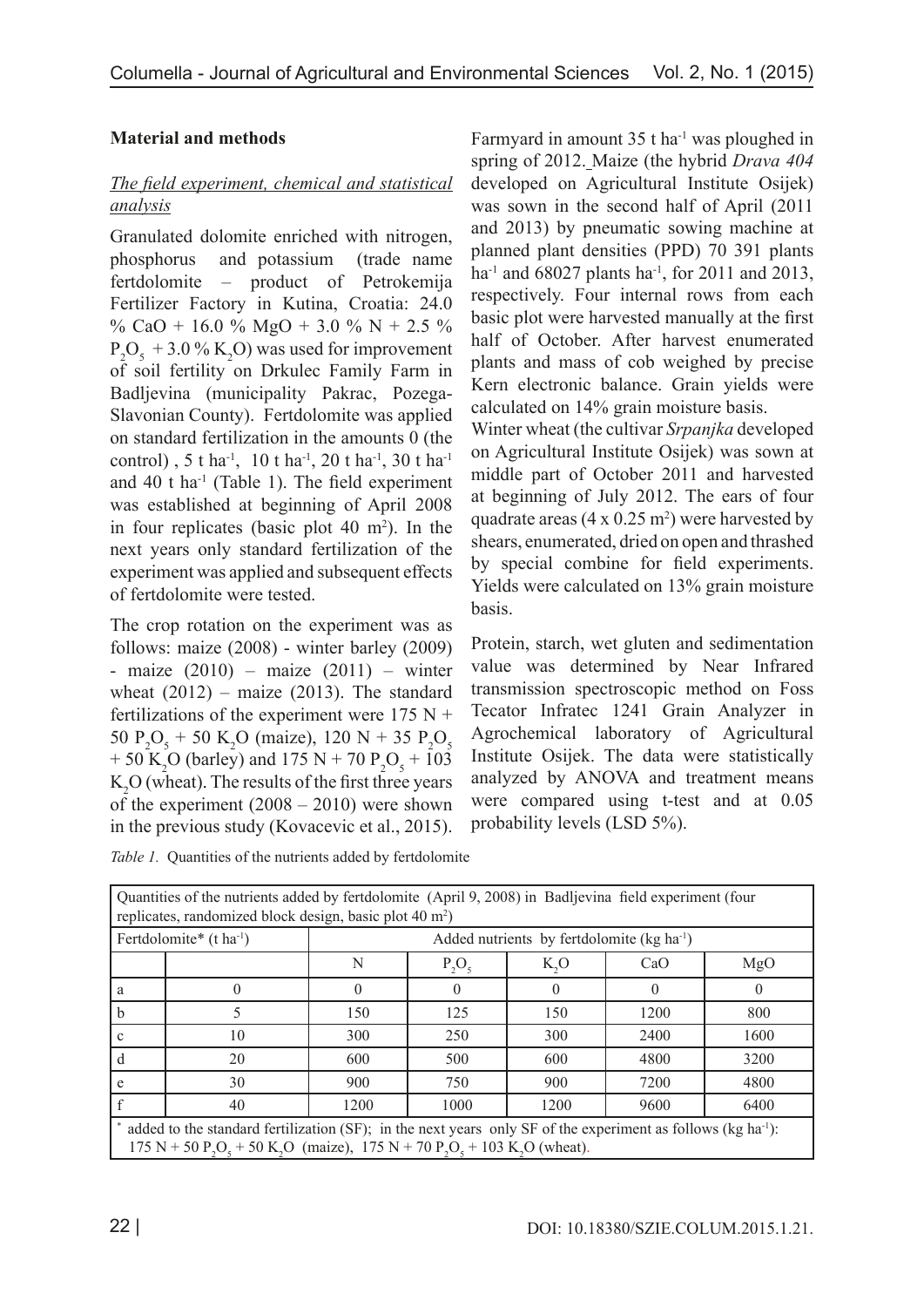### *Soil and weather characteristics*

The surface soil layer up to 30 cm depth at starting of the experiment characterized by acid reaction (pH in 1nKCl 4.69), low levels of organic matter (2.12%) and plant available P (3.1 mg  $P_2O_5 100 g^{-1}$ ) determined by the AL-method (Egner et al., 1960). Hydrolitical acidity was 2.41 Cmol kg-1.

mainly because adequate and mainly good distributed precipitation. Both growing season characterized temperatures above the usual and these data are in harmony with the global warming (Table 2).

The growing season 2011/2012 was mainly favorable for winter wheat. Precipitation in the October-June period was 504 mm or

| Daruvar <sup>*</sup> : Precipitation and air-temperatures during maize and wheat growing seasons |                                                                                           |     |                            |      |        |      |       |                                      |      |      |      |       |      |      |
|--------------------------------------------------------------------------------------------------|-------------------------------------------------------------------------------------------|-----|----------------------------|------|--------|------|-------|--------------------------------------|------|------|------|-------|------|------|
| Year                                                                                             |                                                                                           |     | Monthly precipitation (mm) |      |        |      |       | Monthly mean air-temperatures $(°C)$ |      |      |      |       |      |      |
|                                                                                                  | The growing seasons of maize (2011 and 2013) and the long-term means (LTM): 1961-1990     |     |                            |      |        |      |       |                                      |      |      |      |       |      |      |
|                                                                                                  | Apr.                                                                                      | May | June                       | July | Aug    | Sept | Σ     | Apr.                                 | May  | June | July | Aug   | Sept | X    |
| 2011                                                                                             | 19                                                                                        | 55  | 44                         | 121  | 40     | 27   | 306   | 12.6                                 | 15.6 | 20.3 | 21.7 | 21.6  | 18.7 | 18.4 |
| 2013                                                                                             | 69                                                                                        | 82  | 55                         | 61   | 54     | 106  | 427   | 12.5                                 | 15.8 | 19.2 | 22.1 | 21.7  | 17.3 | 18.1 |
| 61-90                                                                                            | 77                                                                                        | 86  | 99                         | 86   | 91     | 65   | 504   | 11.0                                 | 15.7 | 18.9 | 20.6 | 19.7  | 16.1 | 17.0 |
|                                                                                                  | The growing season of winter wheat $(2011/2012)$ and the long-term means (LTM): 1961-1990 |     |                            |      |        |      |       |                                      |      |      |      |       |      |      |
|                                                                                                  | 2011<br>2012                                                                              |     |                            |      |        |      |       |                                      |      |      |      |       |      |      |
|                                                                                                  | Febr.<br>Oct.<br>Nov.<br>Dec.<br>Jan.                                                     |     |                            |      |        |      | March | April                                |      | May  | June | Total |      | Mean |
| mm                                                                                               | 65                                                                                        |     | 94                         |      | 32     | 48   | 7     | 56                                   |      | 111  | 90   | 504   |      |      |
| $\rm ^{o}C$                                                                                      | 9.7<br>2.1<br>3.6<br>2.1<br>$-2.7$<br>8.4<br>11.9<br>15.9<br>21.4<br>8.0                  |     |                            |      |        |      |       |                                      |      |      |      |       |      |      |
|                                                                                                  | The long-term means (LTM): 1961-1990                                                      |     |                            |      |        |      |       |                                      |      |      |      |       |      |      |
| mm                                                                                               | 82<br>77<br>64<br>49<br>58<br>55<br>86<br>66                                              |     |                            |      |        |      |       | 99                                   | 635  |      | 7.9  |       |      |      |
| $\rm ^{o}C$                                                                                      | 10.9                                                                                      | 5.8 | 1.4                        |      | $-0.4$ | 2.1  | 6.2   | 11.0                                 |      | 15.7 | 18.9 |       |      |      |
| * 10 km from the experiment site in the N direction                                              |                                                                                           |     |                            |      |        |      |       |                                      |      |      |      |       |      |      |

*Table 2.* The metheorological data for Daruvar (SHS, 2014)

The growing season 2011 was less favorable for maize growth mainly because of stress affected by combination of drought and high air-temperatures. In general, low yields of maize are in connection with water deficit and the high temperature, particularly in summer months (Markulj et al., 2010; Kovacevic et al., 2013). In the April-Sept. period of 2011 precipitation was 306 mm or about 40% lower than usual  $(LTM - Table 2)$ . At the same period, mean air-temperature was 18.4 °C or the higher for  $1.4 \text{ °C}$ . This type of stress was the most effective in June and August because of precipitation quantities below 50% and the higher temperatures for  $1.4 \text{ }^{\circ}C$  (June) and  $1.1 \text{ }^{\circ}C$  (August). The growing season 2013 was C (August). The growing season 2013 was more favorable for maize compared to 2011

for 21% lower than usual, while at the same period temperature was in level of the LTM. Deviations of the weather characteristic were drought periods in November and March (total 8 mm or only 6% of LTM), considerable colder November and February, as well as the higher temperatures in December and January (Table 2). In general, moderate lower precipitation, particularly in autumn / winter period and mild winter are favorable weather conditions for winter wheat (Marijanovic et al., 2010; Pepo and Kovacevic, 2011).

#### **Results and discussion**

In two tested growing seasons, response of maize to fertdolomite were specific (Table 3),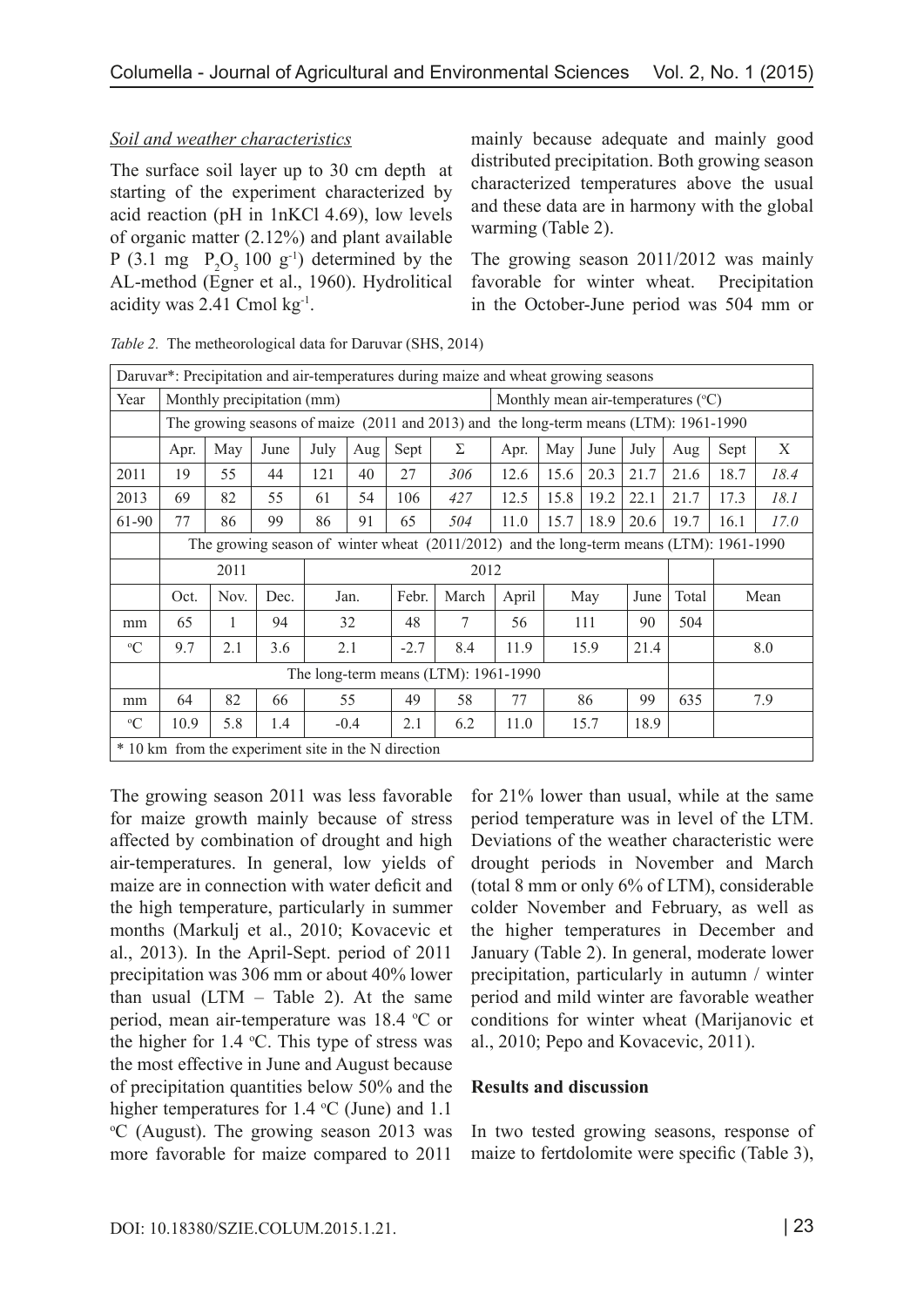| Impacts of fertdolomite * (Badljevina, April 9, 2008) on maize (the hybrid <i>Drava 404</i> )                                                                          |                                                                                                                 |            |         |                                                       |       |      |                         |           |                      |  |
|------------------------------------------------------------------------------------------------------------------------------------------------------------------------|-----------------------------------------------------------------------------------------------------------------|------------|---------|-------------------------------------------------------|-------|------|-------------------------|-----------|----------------------|--|
| Plant density (PD) realization (PDR in % of planned PD*), unfertile plants (UP),<br>grain moisture (GM) at harvest and grain yield (on 14% GM basis) of maize<br>Fert- |                                                                                                                 |            |         |                                                       |       |      |                         |           |                      |  |
| dolomite                                                                                                                                                               |                                                                                                                 |            |         | The growing season 2011                               |       |      | The growing season 2013 |           |                      |  |
|                                                                                                                                                                        |                                                                                                                 |            |         |                                                       |       |      |                         |           |                      |  |
|                                                                                                                                                                        | $(t \text{ ha}^{-1})$                                                                                           |            | Percent |                                                       | Yield |      | Percent                 |           | Yield                |  |
|                                                                                                                                                                        |                                                                                                                 | <b>PDR</b> | UP      | <b>GM</b><br>$t$ ha <sup>-1</sup><br><b>PDR</b><br>UP |       |      |                         | <b>GM</b> | $t$ ha <sup>-1</sup> |  |
| a                                                                                                                                                                      | $\Omega$                                                                                                        | 95.5       | 15.8    | 22.7                                                  | 10.84 | 89.6 | 5.9                     | 28.2      | 10.04                |  |
| h                                                                                                                                                                      | 5                                                                                                               | 95.5       | 11.6    | 23.0                                                  | 11.85 | 90.0 | 3.3                     | 28.8      | 10.31                |  |
| $\mathbf{c}$                                                                                                                                                           | 10                                                                                                              | 95.5       | 26.1    | 23.4                                                  | 11.66 | 89.6 | 6.1                     | 29.0      | 10.65                |  |
| d                                                                                                                                                                      | 20                                                                                                              | 96.1       | 26.0    | 24.0                                                  | 10.70 | 89.6 | 4.2                     | 27.3      | 11.29                |  |
| e                                                                                                                                                                      | 30                                                                                                              | 96.5       | 35.0    | 23.5                                                  | 9.50  | 93.0 | 4.4                     | 27.0      | 11.68                |  |
| f                                                                                                                                                                      | 40                                                                                                              | 96.5       | 34.7    | 23.8                                                  | 9.36  | 91.8 | 2.5                     | 27.4      | 11.78                |  |
|                                                                                                                                                                        | Average                                                                                                         | 95.9       | 24.9    | 23.4                                                  | 10.65 | 90.6 | 4.4                     | 27.9      | 10.96                |  |
| $LSD 5\%$<br>LSD $5\%$<br>0.70<br>0.80<br>ns<br>ns                                                                                                                     |                                                                                                                 |            |         |                                                       |       |      |                         |           |                      |  |
|                                                                                                                                                                        | Planned PD (100% PDR): 73261 plants ha <sup>-1</sup><br>Planned PD (100% PDR): 68027 plants ha <sup>-1</sup>    |            |         |                                                       |       |      |                         |           |                      |  |
|                                                                                                                                                                        | * composition: 24.0 % CaO + 16.0 % MgO + 3.0 % N + 2.5 % P <sub>2</sub> O <sub>c</sub> + 3.0 % K <sub>2</sub> O |            |         |                                                       |       |      |                         |           |                      |  |

*Table 3.* Impacts of fertdolomite application on maize properties

*Table 4.* Impacts of fertdolomite application (spring 2008) on winter wheat (the cultivar *Srpanjka*) status (the growing season 2011/2012)

| Winter wheat status (2012) following fertdolomite (Fertd.) application (spring 2008): grain yield, ear number |                      |                         |            |                 |                                                                 |      |      |      |  |  |  |  |
|---------------------------------------------------------------------------------------------------------------|----------------------|-------------------------|------------|-----------------|-----------------------------------------------------------------|------|------|------|--|--|--|--|
| in unit of area, thousand grains weight (TGW), hectoliter mass (HM) and grain quality parameters (proteins,   |                      |                         |            |                 |                                                                 |      |      |      |  |  |  |  |
| starch, moist gluten and sedimentation value contents)                                                        |                      |                         |            |                 |                                                                 |      |      |      |  |  |  |  |
| Fertd.                                                                                                        | Yield                | Ears                    | <b>TGW</b> | <b>HM</b>       | Grain quality parameters                                        |      |      |      |  |  |  |  |
| $t$ ha <sup>-1</sup>                                                                                          | $t$ ha <sup>-1</sup> | $per$ sqm <sup>-1</sup> | g          | kg <sub>2</sub> | Wet gluten<br>Sedimentation<br>Protein<br>Starch                |      |      |      |  |  |  |  |
|                                                                                                               |                      |                         |            |                 | $\frac{0}{0}$<br>$\frac{0}{0}$<br>$\frac{0}{0}$<br>value $(mL)$ |      |      |      |  |  |  |  |
| $\theta$                                                                                                      | 7.47                 | 871                     | 30.5       | 77.3            | 13.8                                                            | 65.4 | 33.5 | 46.5 |  |  |  |  |
| 5                                                                                                             | 7.77                 | 934                     | 31.4       | 78.0            | 13.4                                                            | 66.2 | 32.5 | 45.0 |  |  |  |  |
| 10                                                                                                            | 7.41                 | 927                     | 30.1       | 77.1            | 14.9                                                            | 64.6 | 36.1 | 54.5 |  |  |  |  |
| 20                                                                                                            | 7.01                 | 956                     | 29.3       | 76.6            | 15.2                                                            | 64.5 | 37.1 | 55.0 |  |  |  |  |
| 30                                                                                                            | 7.06                 | 982                     | 30.6       | 76.8            | 15.5                                                            | 64.1 | 37.7 | 56.6 |  |  |  |  |
| 40                                                                                                            | 6.96                 | 977                     | 31.1       | 77.1            | 15.7                                                            | 63.9 | 38.1 | 58.1 |  |  |  |  |
| Mean                                                                                                          | 7.28                 | 941                     | 30.5       | 77.2            | 14.8                                                            | 64.8 | 35.8 | 52.6 |  |  |  |  |
| LSD 5%                                                                                                        | 0.38                 | 65                      | ns         | ns              | 0.8                                                             | 1.3  | 2.5  | 3.1  |  |  |  |  |

probably because of weather characteristic differences (Table 2). Maize in the 2011 responded positively to fertdolomite up to applied  $10$  t ha<sup>-1</sup> by significant yield increases up to  $9\%$ , while by the rates 30 and 40 t ha<sup>-1</sup> yields were decreased up to 14%. Explanation of this phenomenon could be in considerable increases of the unfertile plants, probably by the higher plant densities and more exposure to drought in flowering as affected by observed about week earlier starting of flowering stage compared to plants on the control. The second possible explanation is restricted water supplies by precipitation in the first half of growing period (April - June 118 mm or 45% compared to the LTM) and following this more concentrated soil solution as affected by the very high applied fertdolomite doses. However, in the 2013 nonsignificant differences of yield between the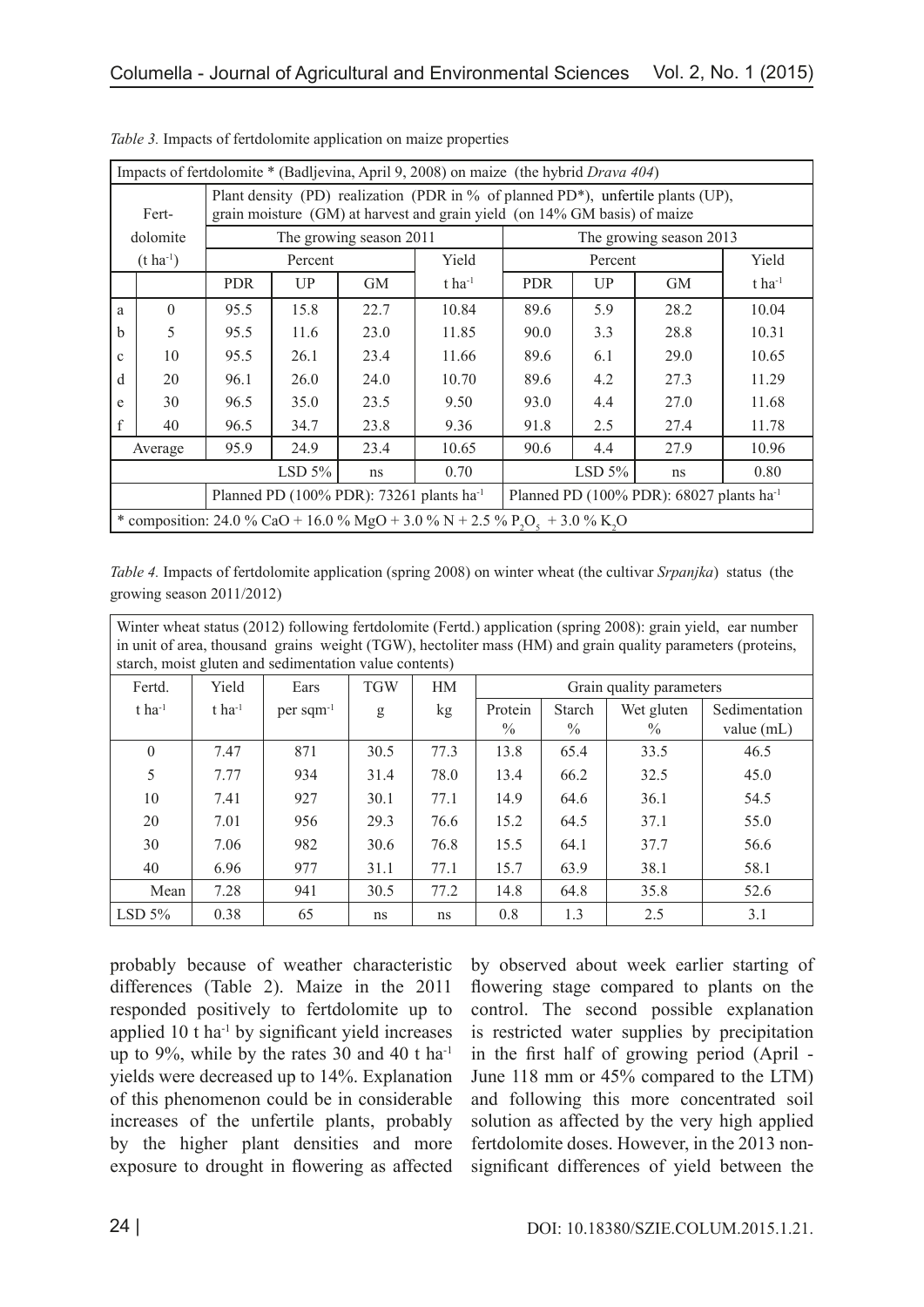| barley: grain moisture at harvest (GM), grain yield, ears density in square m, P and K status in leaves (the ear-                                                                                                                                                                                 |              |                      |                      |                      |              |                      |  |  |  |  |
|---------------------------------------------------------------------------------------------------------------------------------------------------------------------------------------------------------------------------------------------------------------------------------------------------|--------------|----------------------|----------------------|----------------------|--------------|----------------------|--|--|--|--|
| leaves at silking stage) and grain (maturity stage)                                                                                                                                                                                                                                               |              |                      |                      |                      |              |                      |  |  |  |  |
|                                                                                                                                                                                                                                                                                                   | Maize (2008) |                      | Spring barley (2009) |                      | Maize (2010) |                      |  |  |  |  |
| Fertdolomite*                                                                                                                                                                                                                                                                                     | GM           | Yield                | Ears $(E)$           | Yield                | <b>GM</b>    | Yield                |  |  |  |  |
| $t$ ha <sup>-1</sup>                                                                                                                                                                                                                                                                              | $\%$         | $t$ ha <sup>-1</sup> | $E \, \text{m}^{-2}$ | $t$ ha <sup>-1</sup> | $\%$         | $t$ ha <sup>-1</sup> |  |  |  |  |
| $\Omega$                                                                                                                                                                                                                                                                                          | 29.2         | 13.59                | 573                  | 4.22                 | 25.3         | 12.38                |  |  |  |  |
| 5                                                                                                                                                                                                                                                                                                 | 29.0         | 13.66                | 665                  | 5.14                 | 25.0         | 13.60                |  |  |  |  |
| 10                                                                                                                                                                                                                                                                                                | 29.3         | 13.44                | 629                  | 4.81                 | 25.5         | 13.90                |  |  |  |  |
| 20                                                                                                                                                                                                                                                                                                | 29.2         | 13.30                | 633                  | 4.54                 | 25.8         | 13.59                |  |  |  |  |
| 30                                                                                                                                                                                                                                                                                                | 29.4         | 13.32                | 646                  | 4.52                 | 25.9         | 13.30                |  |  |  |  |
| 40                                                                                                                                                                                                                                                                                                | 29.4         | 12.69                | 653                  | 4.53                 | 26.0         | 12.57                |  |  |  |  |
| Mean                                                                                                                                                                                                                                                                                              | 29.3         | 13.33                | 633                  | 4.62                 | 25.6         | 13.22                |  |  |  |  |
| LSD 5%                                                                                                                                                                                                                                                                                            | ns           | 0.42                 | 49                   | 0.38                 | ns           | 0.40                 |  |  |  |  |
| LSD <sub>1%</sub>                                                                                                                                                                                                                                                                                 |              | 0.57                 | 68                   | 0.52                 |              | 0.56                 |  |  |  |  |
| * composition of fertdolomite: 24.0 % CaO + 16.0 % MgO + 3.0 % N + 2.5 % P <sub>2</sub> O <sub>5</sub> + 3.0 % K <sub>2</sub> Ofertilization:<br>175 N + 50 P,O <sub>5</sub> + 50 K,O kg ha <sup>-1</sup> (maize), 120 N + 35 P <sub>2</sub> O <sub>5</sub> + 50 K,O kg ha <sup>-1</sup> (barley) |              |                      |                      |                      |              |                      |  |  |  |  |

*Table 5.* Survey results of the first three years (2008 – 2010) of the field experiment (Kovacevic et al., 2015)

Impacts of fertdolomite \* application (spring 2008) added to standard mineral fertilization on maize and

control and two the lower doses (5 and 10 t ha-<sup>1</sup>) were found and by applied the higher rates yields were increased up to 17% compared to the control. In the both growing season, fertdolomite did not impacts on grain moisture at harvest (Table 3).

As affected by application of 20 t ha $^{-1}$  and the higher fertdolomite doses four years ago, yields of wheat in 2012 were decreased up to 7%, while by applied the lower rates yields were in level of the control. Possible explanation could be too high ears densities and water deficit in tillering and stem elongation phases of wheat plants under the higher fertdolomite conditions.

Thousand grain weight and hectoliter mass and starch contents were independent on fertdolomite. However, protein-, wet gluten contents and sedimentation value in wheat grain were considerably increased as affected by fertdolomite application as follows: 13.8% and 15.7% (protein), 33.5% and 38.1% (wet gluten), 46.5 and 58.1% (sedimentation value), for the control and the highest fertolomite rate, respectively (Table 4).

Grain yield and grain protein concentration

are important traits affecting the economic value of common wheat. There is an inverse relationship between grain yield and protein content which is corroborated by our study. Wheat proteins and wet gluten is a primary quality component that influences the most of wheat grain baking quality characteristics and applied fertilization affected positively to these properties.

Kovacevic et al. (2015) reported about results of the first three years of the experiment (2008 -2010). In 2008, non-significant differences of maize yields among the control and limed treatments until 30 t ha<sup>-1</sup> were found, but over liming by  $40$  t ha<sup>-1</sup> resulted by yield decreases for  $7\%$  (13.59 and 12.69 t ha<sup>-1</sup>, respectively), mainly due to reduction of plant density. However, in 2010, as affected by fertdolomite yields of maize were increased until 12% compared to the control (12.38 and 13.90 t ha-1, respectively). With that regard, non-significant yield differences of limed treatments from level between 5 and 30 t ha<sup>-1</sup> were found, while by the highest step (over liming) yield was decreased to level of the control. Even the lowest rates of fertdolomite in amount of 5 t ha-1 was adequate for considerable yield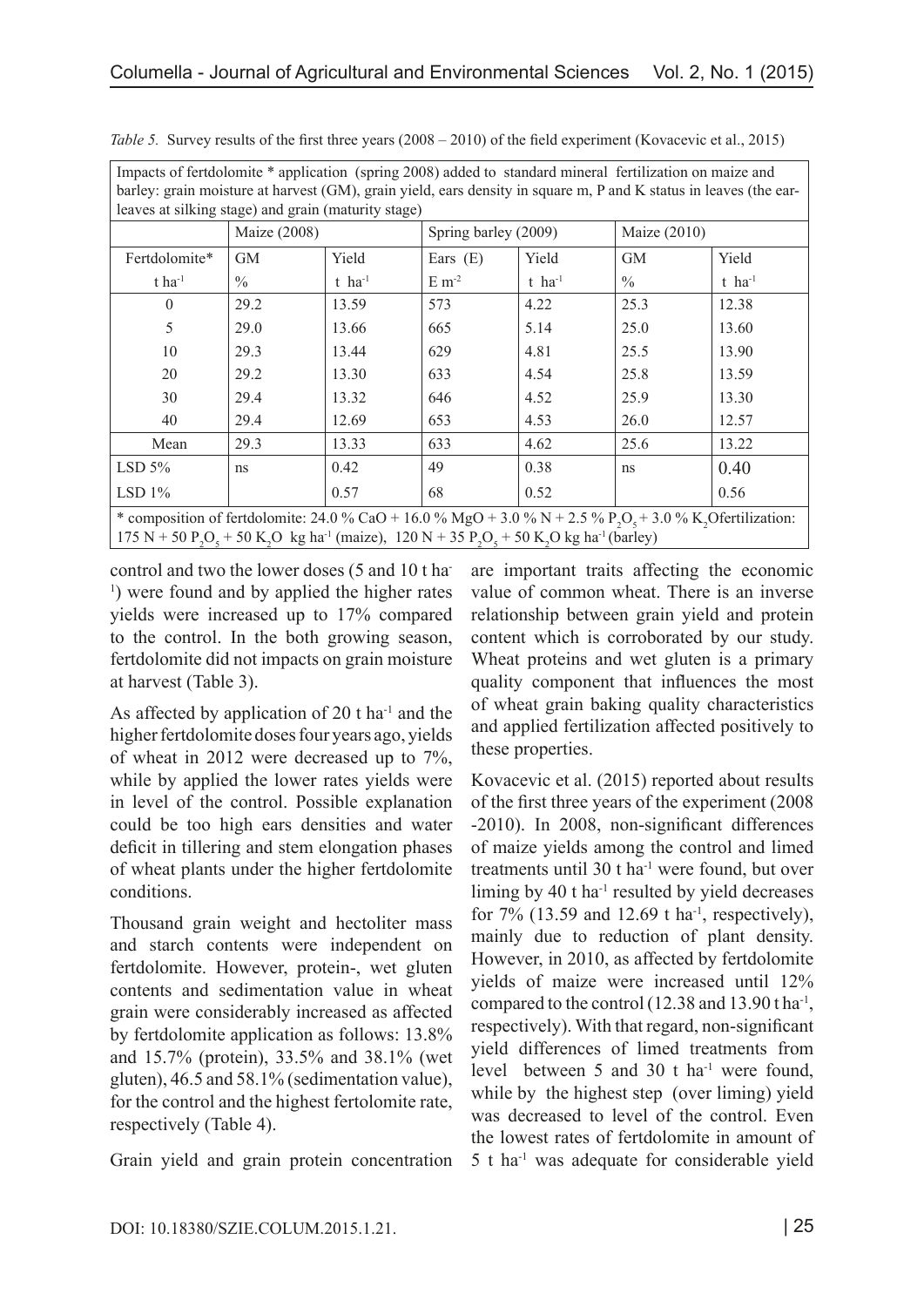increase of spring barley in 2009 for 22% compared to the control (4.22 and 5.14 t ha-<sup>1</sup>, respectively), but by the highest treatment yield was reduced to level of the control.

By the other experiments realized in the last 15 years in the northern Croatia (Antunovic, 2008; Jurkovic et al., 2008; Mesic et al., 2009; Kovacevic and Rastija, 2010; Andric et al., 2012; Kovacevic et al., 2006; Kovacevic and Loncaric, 2014) and the northern Bosnia (Markovic et al., 2008; Komljenovic et al., 2013) were found also mainly positive effects of liming on field crops yield. With that regard, as in our study, considerable effects of the growing season characteristics (the factor "year") on field crops yield and liming efficiency were found.

### **Conclusions**

Based on the results of our study and majority studies realized in Croatia, liming had positive effects on field crops yield with considerable influences of growing season impacts of liming efficiency, mainly due to weather characteristics. Maize in the 2011 responded to fertdolomite up to quantity of  $10$  t ha<sup>-1</sup> by

significant yield increases up to 9%, while by the rates 30 and 40 t ha-1 yields were decreased up to 14%. However, in the 2013 effective (up to 17% yield increases) were 20 t ha-1 and the higher doses. As affected by application of 20 t ha-1 and the higher doses of fertdolomite four years ago, yields of wheat in 2012 were decreased compared to the control for 7%, probably due to too high ears densities under the highest fertdolomite conditions and water deficit in tillering and stem elongation phases of wheat.

However, fertdolomite positively affected on backing quality parameters of wheat grain as follows: 13.8% and 15.7% (protein), 33.5% and 38.1% (wet gluten), 46.5 and 58.1% (sedimentation value), for the control and the highest fertolomite rate, respectively.

### **Acknowledgements**

These investigations were supported by the State Ministry of Science, Education and Sport in Zagreb (the project 079-0730463-0447), Agricultural Institute Osijek and Petrokemija Fertilizer Factory Kutina.

#### **References**

- Andric L., Rastija M., Teklic T., Kovacevic V. (2012): Response of maize and soybeans to liming Turkish Journal of Agriculture and Forestry 36: 415-420.
- Antunovic M. (2008): Liming influences on maize and sugar beet yield and nutritional status. Cereal Research Communications 36 (Suppl.): 1839-1842.
- Jurkovic Z., Josipovic M., Drezner G., Jurkovic V., Banaj D. (2008): Residual effects of liming with carbocalk on maize and wheat status. Cereal Research Comm. Vol. 36 (Suppl.): 767-770.
- Kadar I. (2007): Sustainability of soil fertility nutrient levels, Cereal Research Comm. 35: 573-576. DOI: http://dx.doi.org/10.1556/crc.35.2007.2.102
- Komljenovic I., Markovic M., Djurasinovic G., Kovacevic V. (2013): Response of maize to liming and ameliorative phoshorus fertilization. Advanced Crop Science 13(3): 225-232.
- Kovacevic V., Banaj D., Kovacevic J., Lalic A., Jurkovic Z., Krizmanic M. (2006): Influences of liming on maize, sunflower and barley. Cereal Research Communications. 34(1): 553-556. DOI: http://dx.doi.org/10.1556/crc.34.2006.1.138
- Kovacevic V., Kovacevic D., Pepo P., Markovic M. (2013): Climate change in Croatia, Serbia, Hungary and Bosnia and Herzegovina: comparison the 2010 and 2012 maize growing seasons. Poljoprivreda / Agriculture 19 (2): 16-22.